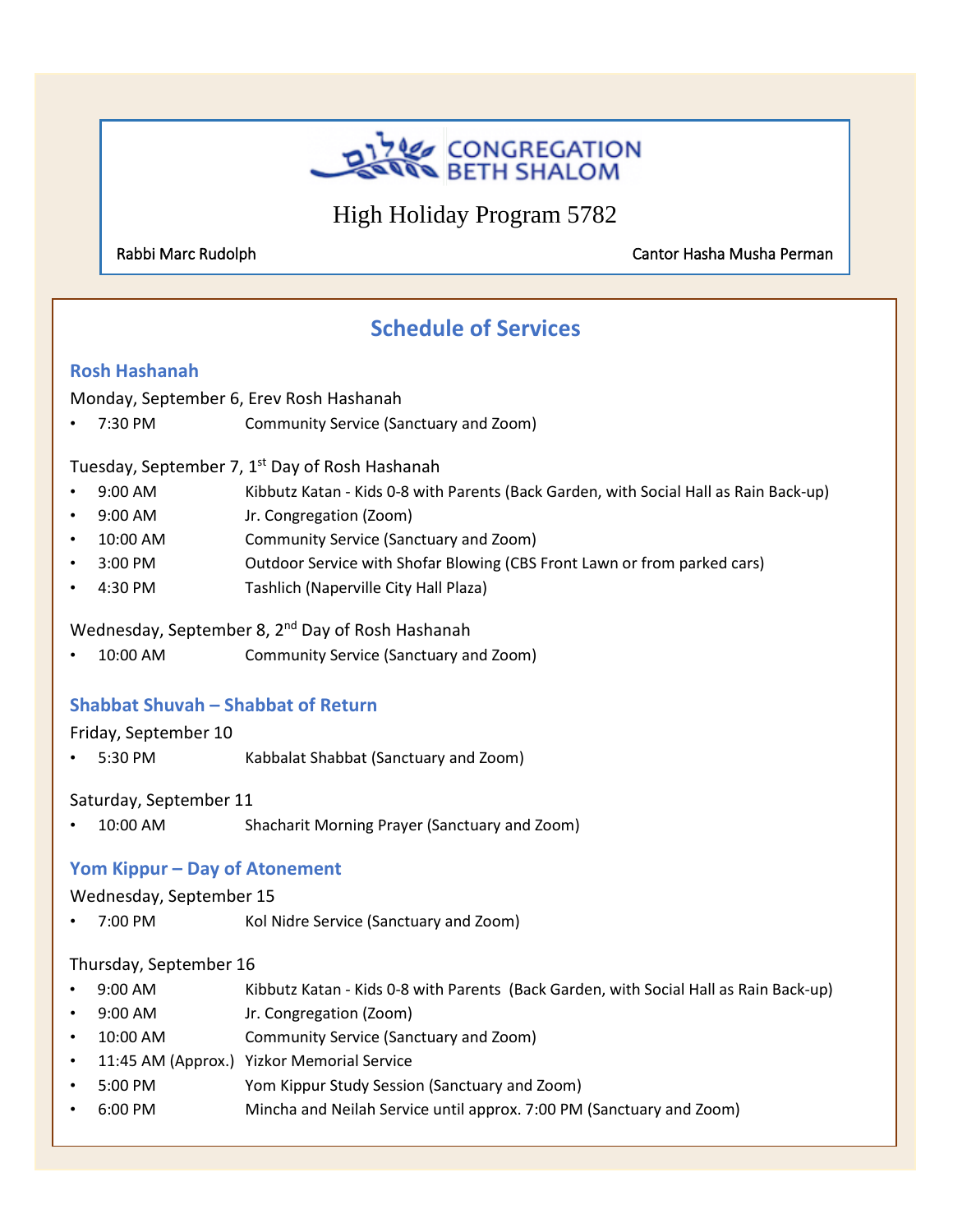

Welcome to CBS' observance and celebration of the 5782 High Holidays. Whether you join us in our sanctuary or from home, we hope you will enjoy and be inspired by our services. Many thanks go to:

- Rabbi Marc Rudolph and Cantor Hasha Musha Perman for all they do on a regular basis to provide us all with a spiritual home and to meet the needs of our community.
- Aaron Lazar, VP of Religious Practice, and the High Holiday Planning Committee Judy Green, Chris Igo, and Elizabeth Sigale -- for their efforts in making our virtual and inperson services as meaningful as possible.
- Jerry Hymen for his time, expertise, and generosity in ensuring that our sound system is the best it can be for those in the sanctuary and those on Zoom.
- Bernie Newman, our gabbai, for all he does on the High Holidays and every other day of the year.
- Sue Prousa for everything she does to make sure the synagogue runs smoothly with the assistance of Dorothy Battle, John McMahon, and Tim Prousa.

A very warm welcome to the families who joined CBS in the past year:

| Dave & Jamie Arlin    | Kelly Callahan           | Benjamin & Jessica Felch       |
|-----------------------|--------------------------|--------------------------------|
| Nikki Kallmann        | Mitchell & Kristin Louis | Christine & Dominique O'Connor |
| Peter & Jill Schwartz | Kathy Szwed              |                                |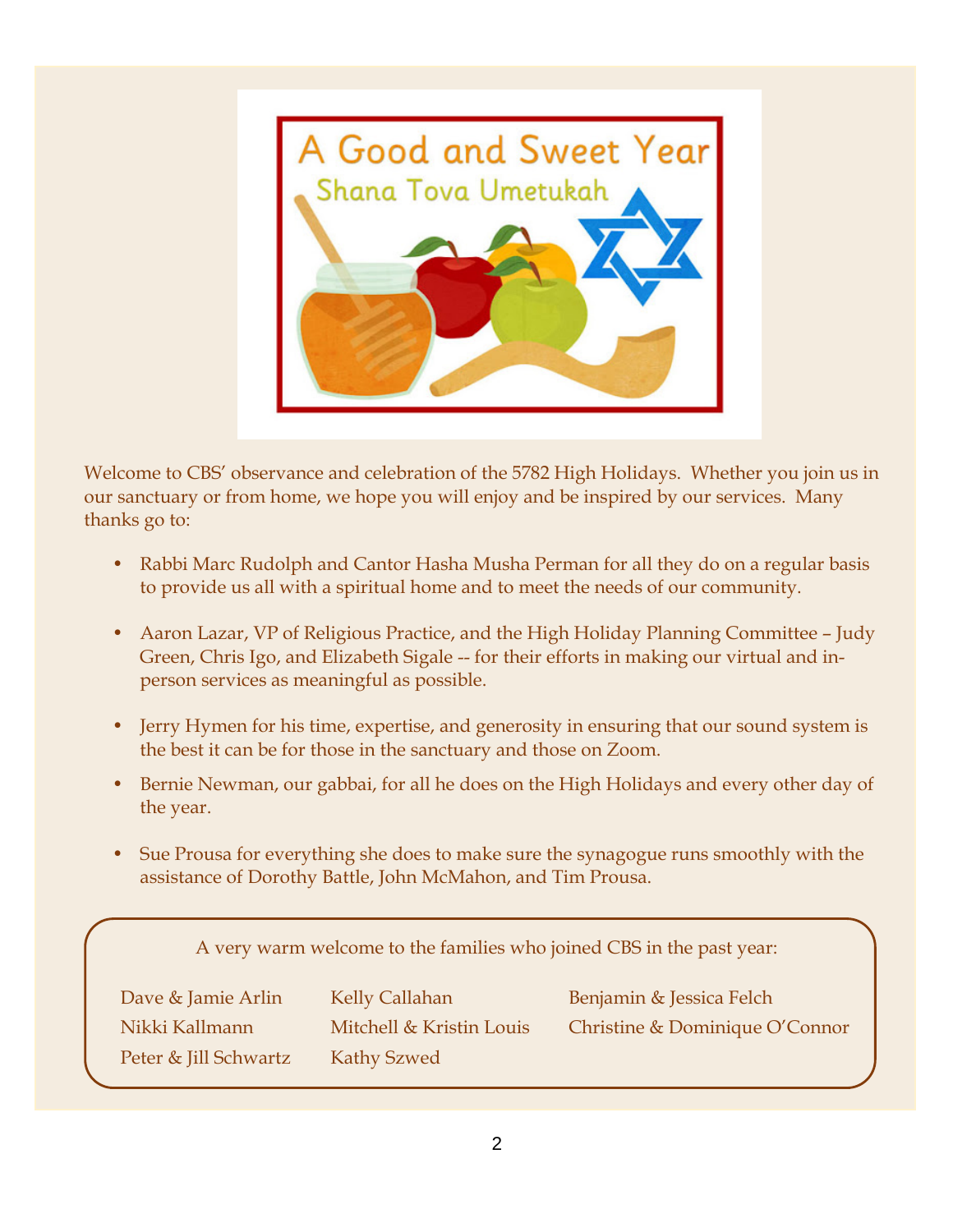*We would like to thank each and every one who volunteered in some capacity during the past year. Despite efforts to be as comprehensive as possible, we know some names have likely been omitted. In those cases, we offer our apologies along with our gratitude.*

### **Education at CBS**

#### **Religious School Teachers for the 2020/2021 School Year**

Karen Zatz

Matt Biespiel Maddie DeGraff Rabbi Ed Friedman Ariel Isenberg Rita Kramen Darien Kruss Carrie Lapidus Saul Lapidus Cheryl Miller Jim Roberts Avi Sharon Adele Stein Jacalyn Strom Clea Summers Cynthia Summers Lyndee Yamshon

### **Adult Education Instructors and Assistants**

| Al Barshefsky        | Dr. Joe Davis       | Rabbi Ed Friedman    | Dr. Steve Kovar |
|----------------------|---------------------|----------------------|-----------------|
| <b>Irwin Gaines</b>  | Scott Karoll        | Yonah Klem           | Mickey Passman  |
| <b>Cantor Perman</b> | <b>Gary Raymond</b> | <b>Zachary Rubin</b> | Rabbi Rudolph   |
| Lewis Slawsky        |                     |                      |                 |

#### **B'nai Mitzvah Tutors**

Bernie Newman Lisa Ohlhausen

#### **Religious School Committee**

| <b>Geoff Adler</b> | <b>Wendy Adler</b> | Jeff Burger   | <b>Esther Galat</b> |
|--------------------|--------------------|---------------|---------------------|
| Shira Isenberg     | Fran Kraemer       | Abbey Luedke  | Lindsay Nathan      |
| Ann Rabin          | Mike Rabin         | Gary Raymond  | <b>Elaine Rest</b>  |
| Robin Rubin        | <b>Erica Scott</b> | Lewis Slawsky | Mitzi Smith         |
| Dore Tarr          | Karen Zatz         |               |                     |

### **Preschool Committee**

| <b>Wendy Adler</b> | <b>Esther Galat</b> | Jan Hymen   | <b>Elaine Rest</b> |
|--------------------|---------------------|-------------|--------------------|
| Jeff Rest          | Ira Rubin           | Susan Rubin | Erica Scott        |
| Lewis Slawsky      | Jennifer Weiner     | Jodi Winner |                    |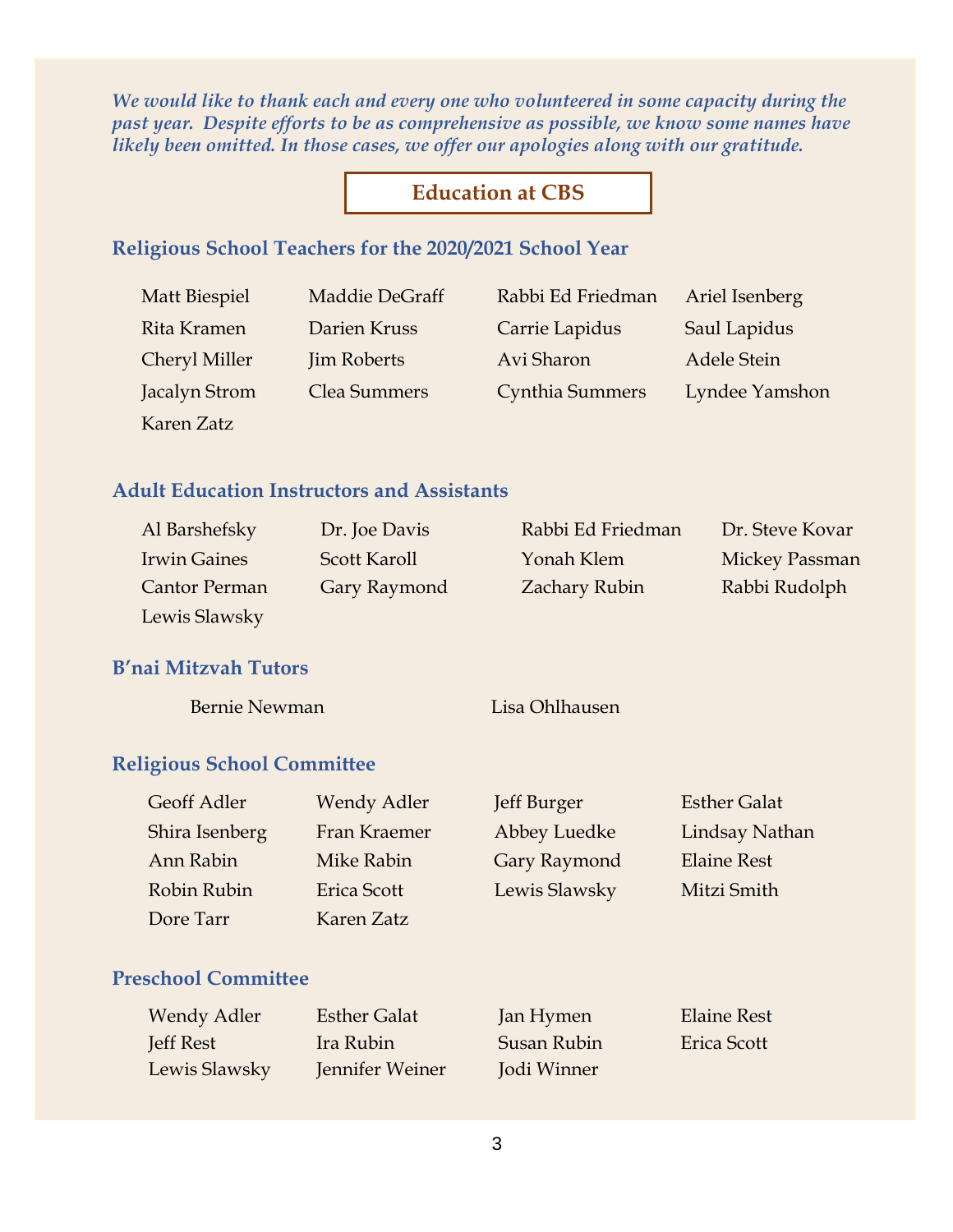# **Religious Practice**

**Religious Practice** *Avodah committee, Members leading in the clergy's absence, eGabbais,*

| <b>Wendy Adler</b>   | Al Barshefsky | Bridge Biernacki | Aiden Gister          |
|----------------------|---------------|------------------|-----------------------|
| <b>Judy Green</b>    | Sara LaDeur   | Aaron Lazar      | <b>Lindsay Nathan</b> |
| <b>Bernie Newman</b> | Judi Newman   | Lisa Ohlhausen   | <b>Cantor Perman</b>  |
| <b>Burt Pinchuk</b>  | Mike Rabin    | Rabbi Rudolph    | <b>Erica Scott</b>    |
| Dore Tarr            | Barbara Wolff | Tom Wolff        | Zatzenblooms          |

**eGabbais** *Virtual Shabbats, Holidays, Shivas, and Special Programs*

| <b>Judy Green</b> | Bernie Newman | Lisa Ohlhausen | Mimi Qunell |
|-------------------|---------------|----------------|-------------|
| Elizabeth Sigale  | Tom Wolff     | Josh Zirin     |             |

### **Holiday/Special Service Participants** *Simchat Torah, Chanukah, Purim, Passover, and Zoom Evening of Prayer*

| Geoff Adler         | Al Barshefsky         | Bridge Biernacki     |
|---------------------|-----------------------|----------------------|
| Fraser Biernacki    | Sterling Biernacki    | Wojtek Biernacki     |
| Paul Bloom          | Middy Fierro          | Paula Fraser         |
| Eileen Gelblat      | <b>Aniston Gister</b> | <b>Becky Hoover</b>  |
| Chris Igo           | Jordan Juceam         | Carrie Lapidus       |
| Saul Lapidus        | <b>Rachel Meyer</b>   | <b>Cheryl Miller</b> |
| Eli Miller          | John Miller           | <b>Bernie Newman</b> |
| Judi Newman         | Chaya O'Connor        | Diamonde O'Connor    |
| Dominique O'Connor  | Lisa Ohlhausen        | <b>Cantor Perman</b> |
| Mimi Qunell         | <b>Jim Roberts</b>    | Rabbi Rudolph        |
| <b>Austin Scott</b> | <b>Felix Scott</b>    | <b>Emery Scott</b>   |
| Erica Scott         | Elizabeth Sigale      | <b>Chase Smith</b>   |
| Danielle Smith      | Kasie-Marie Smith     | <b>Scott Smith</b>   |
| Brian Toby          | Diane Toby            | Barbara Wolff        |
| Tom Wolff           | Karen Zatz            | Mira Zatzenbloom     |
| Seve Zatzenbloom    | Willa Zatzenbloom     |                      |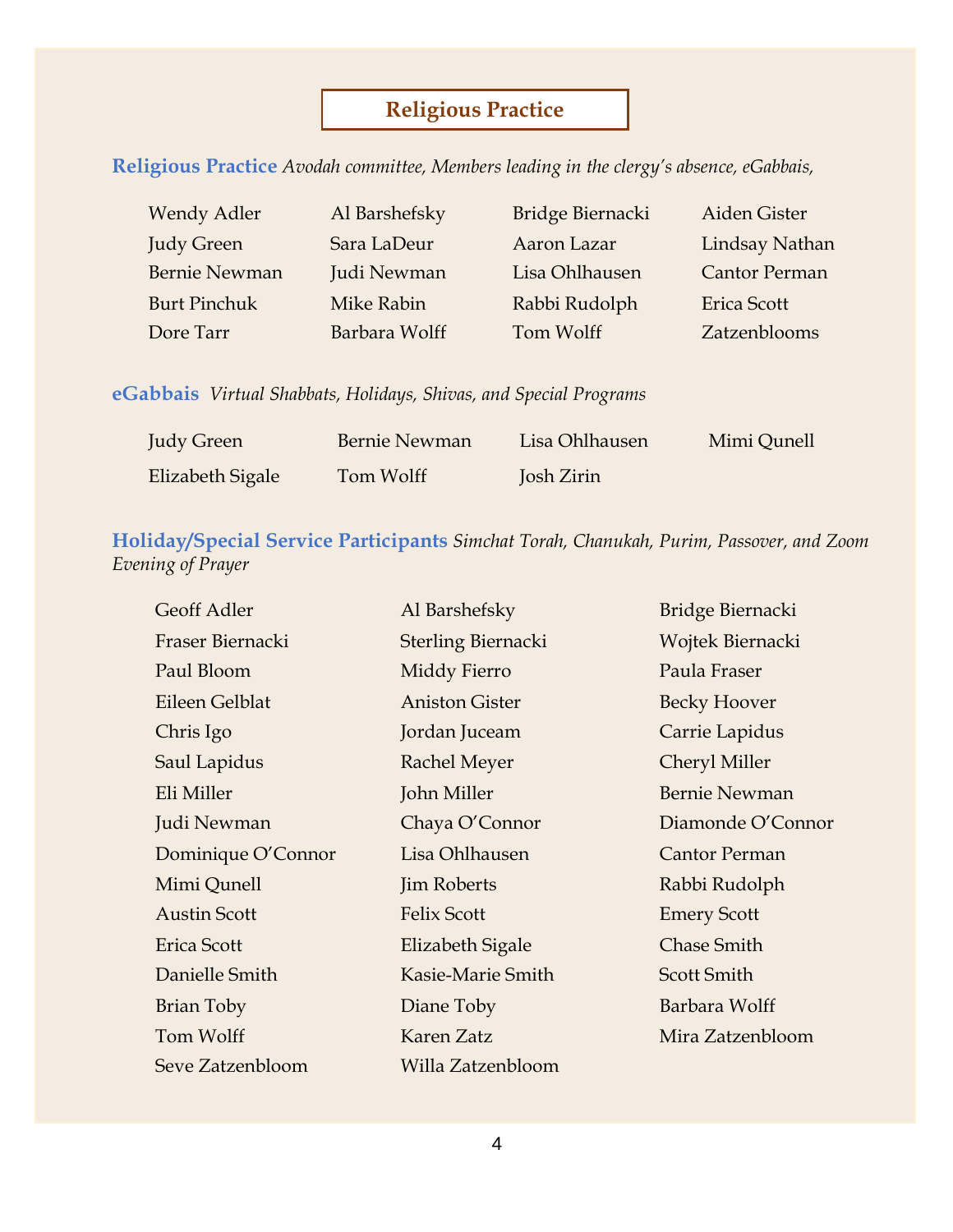### **Torah/Haftorah Leiners since 5781 High Holidays**

Lyuda Berkoff Matt Biespiel Lucas Black Simon Black Paul Bloom Jeff Burger Nathaniel Burger Emmy Burger Joe Davis Dan Fraser Paula Fraser Esther Galat Ruthie Galat **Ronen Galat** Ronen Galat **Emily Ganden** Sarah Ganden Molly Garrison Eileen Gelblat Aidan Gister **Julie Glen** Julie Glen Judy Green Ari Grein Eva Grein Max Henige Reese Henige Becky Hoover Ariel Isenberg Shira Isenberg Talia Isenberg Talia Isenberg Matthew Jackson Jordan Juceam Rosanne Kearney Yonah Klem Carrie Lapidus **Aaron Lazar** Gabriel Lunardini Jamie Mayer **Talia Mayer** Talia Mayer Max Mayer Michael Mayer Don McCalla Tammie Meek Rachel Meyer Eli Miller Eli Miller Cheryl Miller Bernie Newman Mudi Newman Dudi Newman Lisa Ohlhausen Sima Petri Mimi Qunell Cantor Perman Vance Petrella Sima Petri Ann Rabin Andrea Radasanu Alexis Rago Charlie Rago Casey Rotolo Jordyn Rotolo Julie Rotolo Rabbi Rudolph Avi Sharon Avi Sharon Dina Sharon Kim Sharon Maya Sharon Denny Skigen Davida Skigen Kasie-Marie Smith Maya Stone Michayla Stone Jacob Switt Phil Switt Michael Weinberger Nathan Weinberger Barbara Wolff Tom Wolff Karen Zatz Mira Zatzenbloom Seve Zatzenbloom Josh Zirin

Wendy Adler Ben Berkoff Jamie Berkoff Jamie Berkoff

Shana Switt Monica Tischler Matthew Weinberger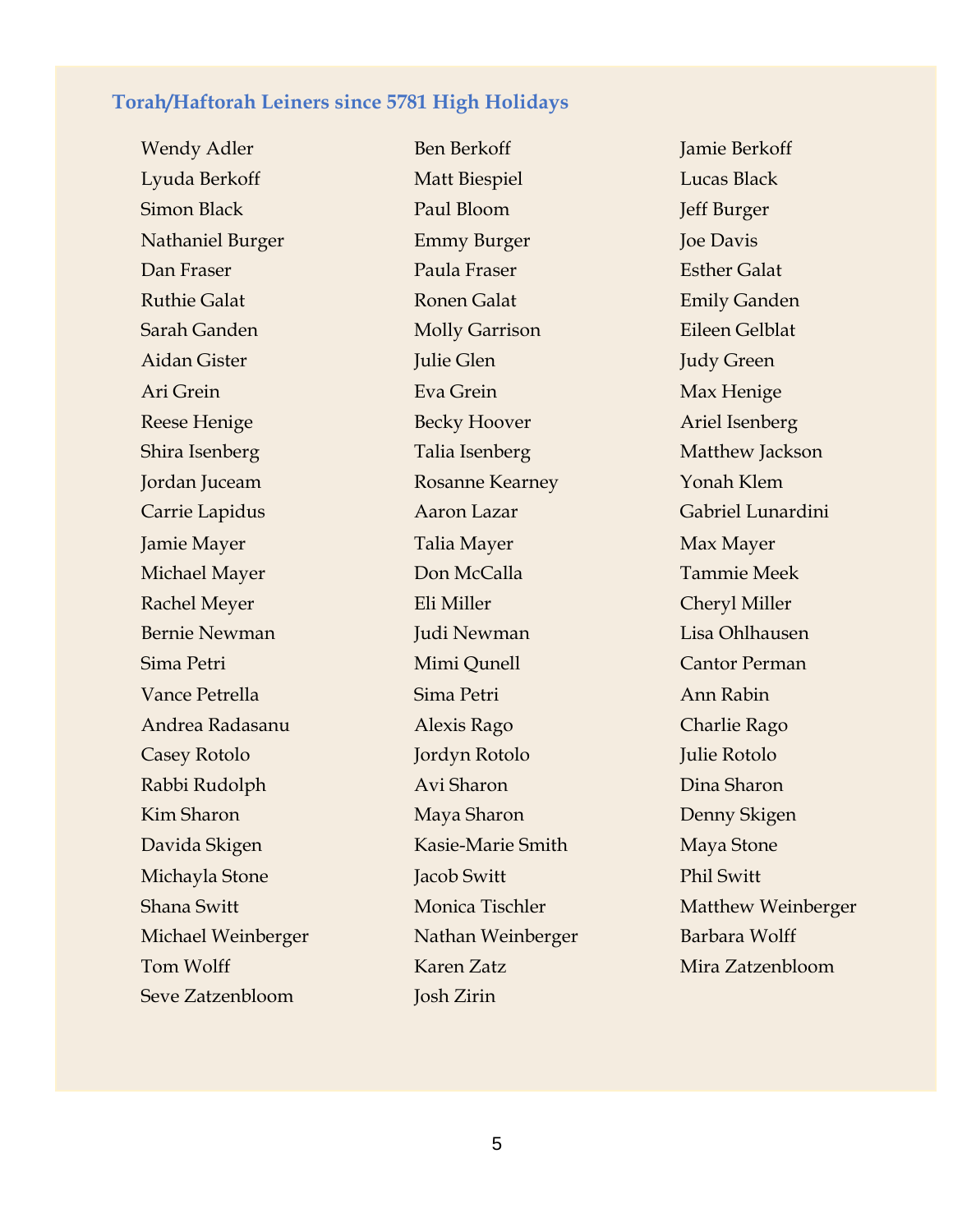# **Members Helping Others in and out of CBS Community**

# **Chesed/Tikkun Olam/Knitvah Team/Interfaith Relations**

| Dana Aldrich         | Sam Aldrich          | Liz Branshaw           |
|----------------------|----------------------|------------------------|
| Rachel DePorte       | Paula Fraser         | Amy Ganden             |
| <b>Sharon Glass</b>  | Paulette Goodman     | <b>Judy Green</b>      |
| <b>Ruth Haas</b>     | Jordan Jucean        | Carole Kerr            |
| Fran Kraemer         | Rita Kramen          | Susan Landau-Van Dyke  |
| Sara LaDeur          | Aaron Lazar          | <b>Jill Lexier</b>     |
| Barbara Lipkin       | <b>Judy Marshall</b> | Max Mayer              |
| Lindsay Nathan       | Lisa Ohlhausen       | <b>Elaine Rest</b>     |
| Selena Rochlis       | Robin Rubin          | <b>Austin Scott</b>    |
| Erica Scott          | Clarissa Sigale      | Elizabeth Sigale       |
| Keith Sigale         | Davida Skigen        | <b>Terrie Stainman</b> |
| Ramona Sucero-Fields | Jennifer Weiner      | <b>Matthew Weiner</b>  |

# **Chevra Kadisha and Cemetery**

| Al Barshefsky        | Paul Bloom           | Dan Fraser      |
|----------------------|----------------------|-----------------|
| Paula Fraser         | <b>Sharon Glass</b>  | Zena Goldenberg |
| <b>Wendy Gross</b>   | Chris Igo            | Yonah Klem      |
| Rita Kramen          | Barbara Lipkin       | Karen Meisner   |
| <b>Bernie Newman</b> | <b>Gene Parker</b>   | Sima Petri      |
| Mike Rabin           | Jeff Rest            | Vicki Robinson  |
| Danielle Smith       | <b>Marc Swetlitz</b> | Monica Tischler |
| Barbara Wolff        | Tom Wolff            | Natalie Young   |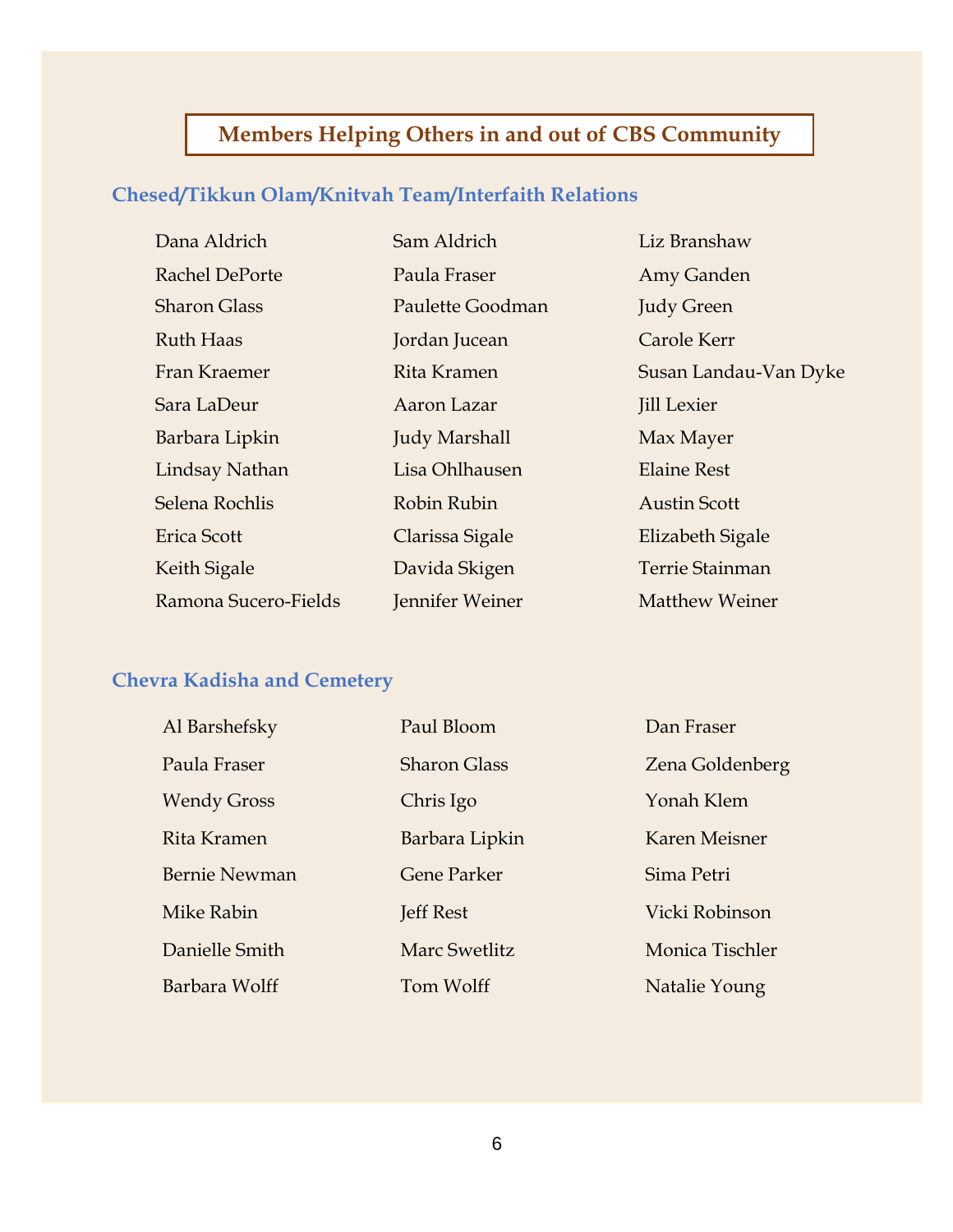# **CBS Event Volunteers**

**Community Activity Volunteers** *– e.g., Drive-thru events, holiday-themed community activities (Sukkot, Chanukah, Purim, Lag B'Omer, adult book club, member art show, comedy show, pop-up paint party, jewelry party, adult bingo, improv night)*

| Al Barshefsky            | Bridge Biernacki         | Wojtek Biernacki     | Claudia Biespiel       |
|--------------------------|--------------------------|----------------------|------------------------|
| <b>Ben Black</b>         | Johanna Black            | <b>Simon Black</b>   | Paul Bloom             |
| Marc Cooperman           | Maddie DeGraff           | Sandy DiRaddo        | <b>Allan Fisher</b>    |
| Dan Fraser               | Paula Fraser             | Amy Ganden           | Allyson Gorman         |
| <b>Judy Green</b>        | <b>Melanie Greenberg</b> | Chris Igo            | Ariel Isenberg         |
| Shira Isenberg           | <b>Rosanne Kearney</b>   | Yonah Klem           | Fran Kraemer           |
| Carrie Lapidus           | Saul Lapidus             | Aaron Lazar          | Eric Levitt            |
| Liz Levitt               | <b>Jill Lexier</b>       | Barbara Lipkin       | <b>Judy Marshall</b>   |
| <b>Stephanie Mathews</b> | Don McCalla              | Jack Medor           | Alan Mendelssohn       |
| Cheryl Miller            | <b>Bernie Newman</b>     | Jenna Norris         | Leah Norris            |
| Lisa Ohlhausen           | Mimi Qunell              | Mike Rabin           | Andrea Radasanu        |
| Douglas Reiner           | Max Reiner               | <b>Elaine Rest</b>   | <b>Jeff Rest</b>       |
| Julie Rotolo             | Robin Rubin              | Rabbi Rudolph        | Howard Schwab          |
| <b>Austin Scott</b>      | Erica Scott              | Elizabeth Sigale     | Keith Sigale           |
| Kyle Sigale              | Lewis Slawsky            | <b>Avery Spunt</b>   | <b>Terrie Stainman</b> |
| Don Strauss              | <b>Jan Strauss</b>       | Ramona Sucero-Fields | Cynthia Summers        |
| Jacob Switt              | <b>Phil Switt</b>        | Shana Switt          | Monica Tischler        |
| Brian Toby               | Elizabeth Weigensberg    | Steven Weigensberg   | <b>Aaron Weiner</b>    |
| Jen Weiner               | <b>Matthew Weiner</b>    | Jodi Winner          | Karen Zatz             |

### **Oneg Hosts** *Families providing onegs for B'nai Mitzvah and Kiddushin L'Torah Families*

| Barnes/Reiner   | Berkoff            | <b>Black</b>   | Burger           |
|-----------------|--------------------|----------------|------------------|
| DeGraff         | DiRaddo            | Fraser         | C. and A. Ganden |
| Goodman         | Green/Kilyk        | Greenberg      | Grein            |
| Igo/Cooperman   | A. and S. Isenberg | <b>Karlins</b> | Karoll           |
| Kearney/McCalla | Kraemer            | Kramen         | Landau-Van Dyke  |
| Lazar           | Levitt             | Lisberg        | <b>Matthews</b>  |
| Mehl            | Miller             | Nathan         | Niv              |
| Ohlhausen       | Rabin              | Rabinovitch    | Rago             |
| Robinson        | Rotolo             | Scott          | Sigale           |
| <b>Stern</b>    | C. Summers         | Yedwab         | Zatz/Bloom       |
|                 |                    |                |                  |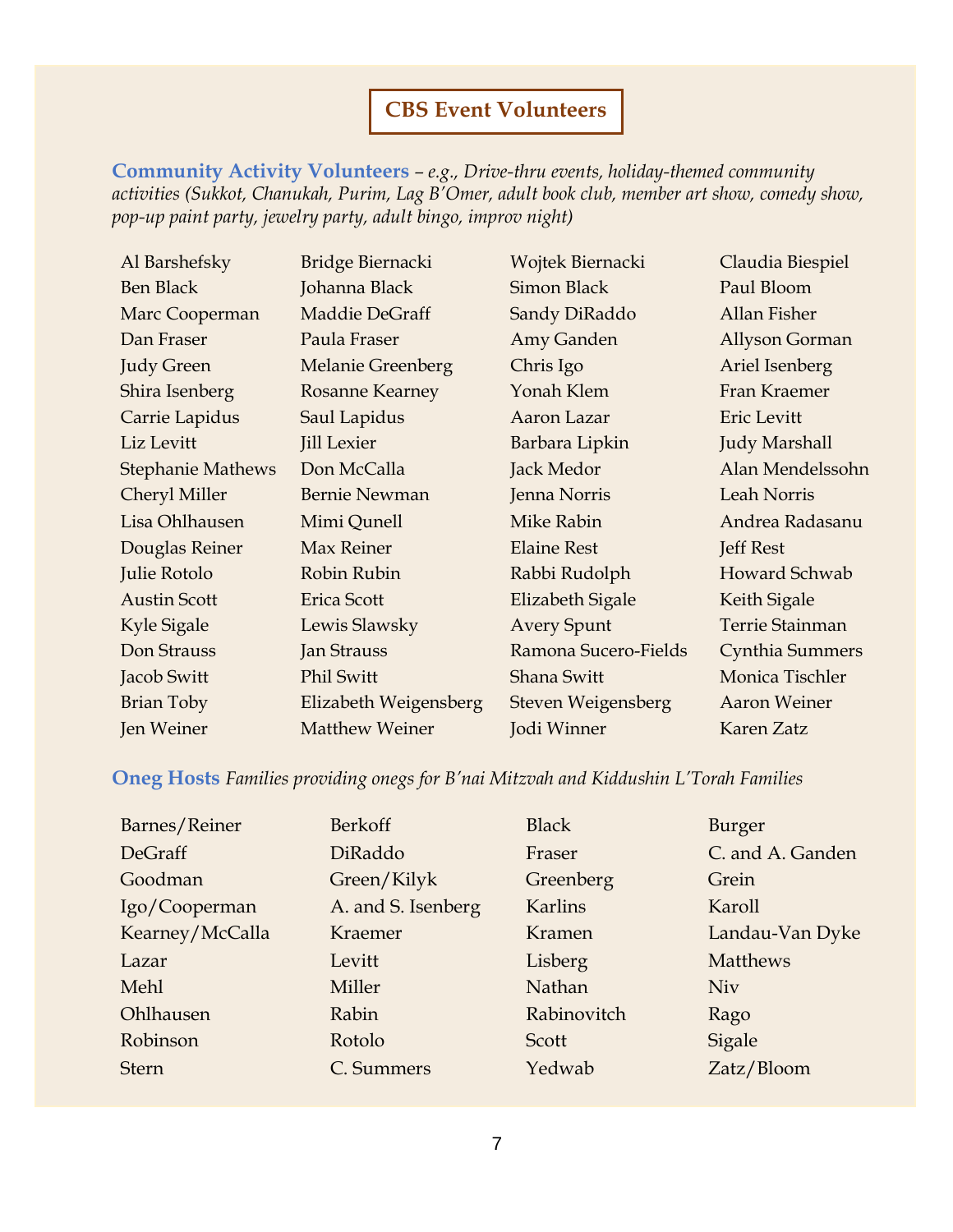# **CBS Board of Directors**

| Gregg Yedwab                     |
|----------------------------------|
| Chris Igo                        |
| Douglas Reiner                   |
| Lewis Slawsky                    |
| <b>Russ Karlins</b>              |
| Elizabeth Sigale and Karen Zatz  |
| Jennifer Weiner and Amy Ganden   |
| Aaron Lazar                      |
| Dennis Skigen                    |
| Mike Rabin                       |
| Bridge Biernacki and Mimi Qunell |
| Liz Levitt                       |
|                                  |

Board members whose terms ended during this past year:

| <b>Esther Galat</b> | Robyn Goldman | Judy Green |
|---------------------|---------------|------------|
| Bryan Nathan        | Austin Scott  |            |

# **Finance Committee**

| Herb Golinkin | Mark Greenberg | Karen Meisner |
|---------------|----------------|---------------|
| Russ Karlins  | Michael Rabin  | Marc Sperling |

# **Fundraising Event Volunteers** *Gift Shop, Bake Sale*

| <b>Christy Barnes</b> | Cara DeGraff           | <b>Shelley Fagel</b> | Sheila Fisher      |
|-----------------------|------------------------|----------------------|--------------------|
| <b>Emily Ganden</b>   | <b>Susan Ganden</b>    | <b>Judy Green</b>    | Jan Hymen          |
| Chris Igo             | <b>Rosanne Kearney</b> | Rita Kramen          | Sue Levine         |
| <b>Jill Lexier</b>    | Don McCalla            | Carol Medor          | Lisa Ohlhausen     |
| Alexis Rago           | Charlie Rago           | Cole Rago            | Douglas Reiner     |
| Selena Rochlis        | Robin Rubin            | <b>Neil Samuels</b>  | <b>Erica Scott</b> |
| Alice Silverman       | Davida Skigen          | Don Strauss          | <b>Jan Strauss</b> |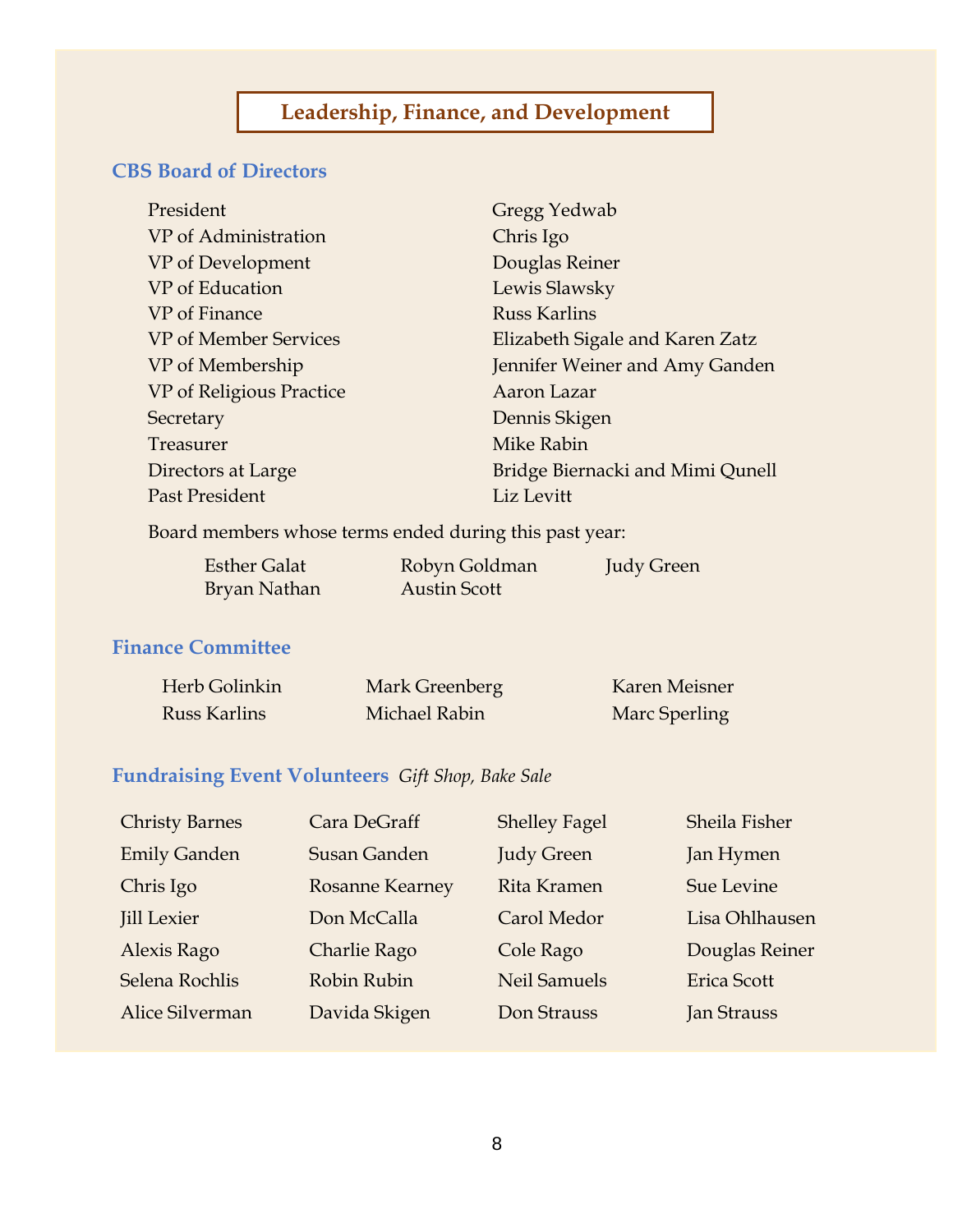# **Committees, Kibbutz Katan, and Garden Volunteers**

# **Building Committee**

| Jerry Hymen                        | Chris Igo              |                       | Cynthia Summers    |                        |
|------------------------------------|------------------------|-----------------------|--------------------|------------------------|
| <b>Sacred Spaces Committee</b>     |                        |                       |                    |                        |
| Al Barshefsky                      | Chris Igo              |                       | <b>Jill Lexier</b> |                        |
| <b>Cantor Perman</b>               | Ann Rabin              |                       | Julia Rabin        |                        |
| Rabbi Rudolph                      | <b>Erica Scott</b>     |                       | Dore Tarr          |                        |
| <b>Covid Advisory Committee</b>    |                        |                       |                    |                        |
| <b>Matt Biespiel</b>               | Jamie Chriqui          |                       | Laura Guttman      |                        |
| Chris Igo                          |                        | Susan Landau-Van Dyke | Aaron Lazar        |                        |
| <b>Board Nominating Committee</b>  |                        |                       |                    |                        |
| <b>Shelley Fagel</b>               | Amy Ganden             |                       | Shira Isenberg     |                        |
| <b>Rosanne Kearney</b>             | Ann Rabin              |                       |                    |                        |
| <b>Clergy Evaluation Committee</b> |                        |                       |                    |                        |
| Marc Cooperman                     | <b>Judy Green</b>      | Mark Greenberg        |                    | Laura Guttman          |
| Ariel Isenberg                     | Aaron Lazar            | <b>Elaine Rest</b>    |                    | Vicki Robinson         |
| Lewis Slawsky                      | Barbara Wolff          |                       |                    |                        |
| <b>Kibbutz Katan</b>               |                        |                       |                    |                        |
| Bridge Biernacki                   | Sara LaDeur            |                       | Lindsay Nathan     |                        |
| <b>Garden/Playscape Volunteers</b> |                        |                       |                    |                        |
| <b>Bridge Biernacki</b>            | Adam Fishbein          | Samantha Fishbein     |                    | Paula Fraser           |
| Amy Ganden                         | <b>Sheryl Geltner</b>  | Paulette Goodman      |                    | Chris Igo              |
| Ariel Isenberg                     | Shira Isenberg         | Talia Isenberg        |                    | <b>Rosanne Kearney</b> |
| Howard Korn                        | Rita Kramen            | Susan Landau-Van Dyke |                    | Carrie Lapidus         |
| Aaron Lazar                        | <b>Jill Lexier</b>     | Don McCalla           |                    | Molly Merchant         |
| Bryan Nathan                       | Lindsay Nathan         | Lisa Ohlhausen        |                    | Sue Prousa             |
| Tim Prousa                         | Mimi Qunell            | <b>Austin Scott</b>   |                    | Erica Scott            |
| Ramona Sucero-Fields               | <b>Cynthia Summers</b> | Scott Van Dyke        |                    |                        |
|                                    |                        |                       |                    |                        |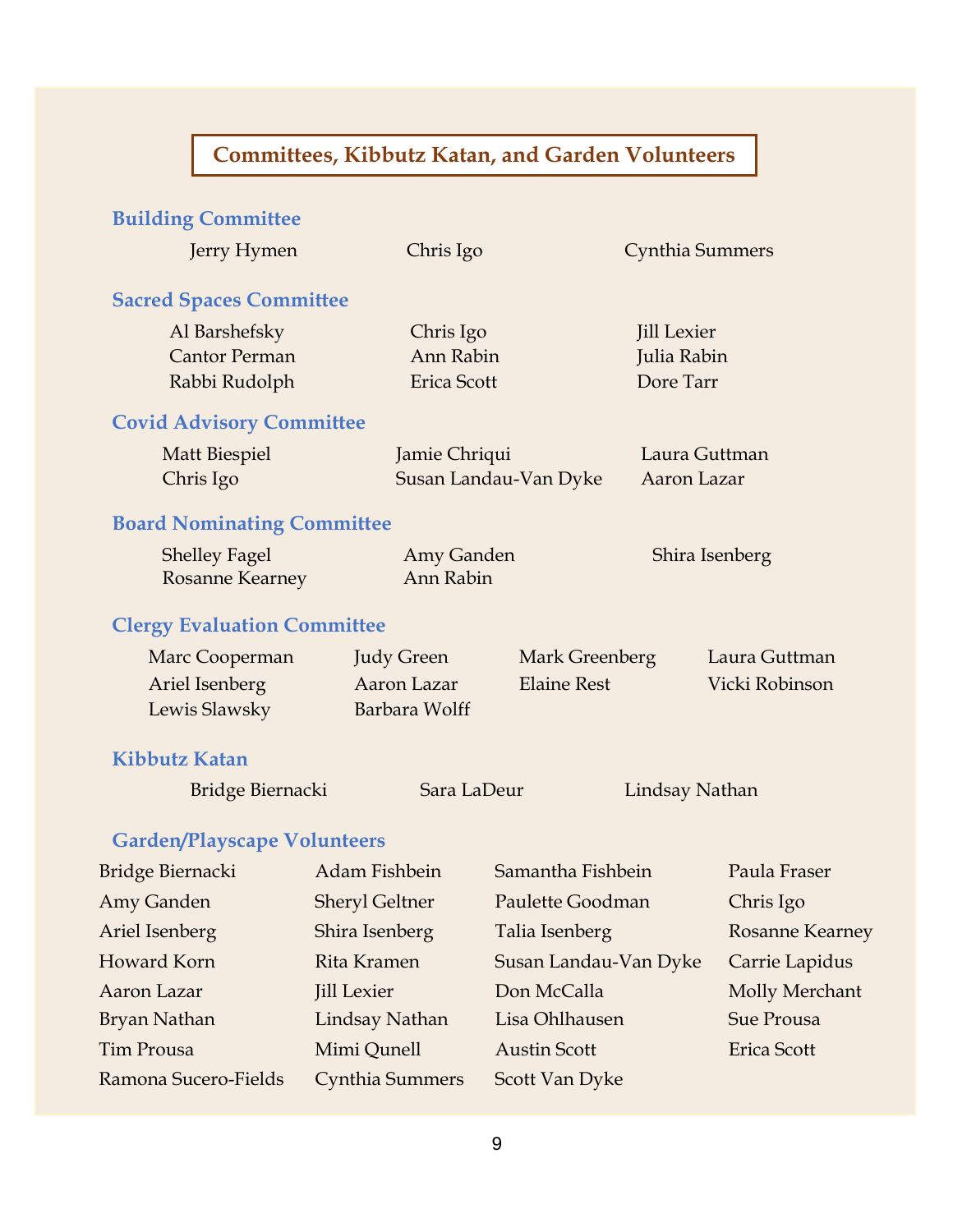# **5782 High Holiday Volunteers**

# **Sound System and Video Production**

Jerry Hymen Burt Pinchuk Austin Scott Brian Toby

**CBS Festival Choir under Direction of Professor Lee Kesselman and Leadership of Cantor Hasha Musha Perman**

| <b>Linda Gaines</b>           | <b>Phil Golger</b> | Gerry Horan    |
|-------------------------------|--------------------|----------------|
| Yonah Klem                    | Sam Kroll          | Lynn Lawrence  |
| Chuck Lipkin                  | Karen Owen         | Selena Rochlis |
| Keith Sigale                  | Laura Sosnowski    | Shana Switt    |
| Barbara Wolff                 | Tom Wolff          |                |
| <b>Instrumental Soloists:</b> |                    |                |
| <b>Marty Kraus</b>            | Gail Sonkin        | Tom Wolff      |

### **Torah and Haftorah Leiners**

| <b>Matt Biespiel</b> | Paul Bloom             | <b>Emmy Burger</b> | Nathaniel Burger     |
|----------------------|------------------------|--------------------|----------------------|
| Dan Fraser           | Paula Fraser           | Eileen Gelblat     | Julie Glen           |
| <b>Becky Hoover</b>  | <b>Rosanne Kearney</b> | Sam Kroll          | Chuck Lipkin         |
| <b>Rachel Meyer</b>  | <b>Bernie Newman</b>   | Judi Newman        | Lisa Ohlhausen       |
| Lauren Perry         | Michele Perry          | Mimi Qunell        | <b>Cantor Perman</b> |
| Charlie Rago         | Douglas Reiner         | Dina Sharon        | Kasie-Marie Smith    |
| Jacob Switt          | Barbara Wolff          | Tom Wolff          | Gregg Yedwab         |
| Karen Zatz           | Josh Zirin             |                    |                      |

### **Youth Service and Kibbutz Katan Leaders**

Bridge Biernacki Sara LaDeur Carrie Lapidus Lindsay Nathan Lisa Ohlhausen